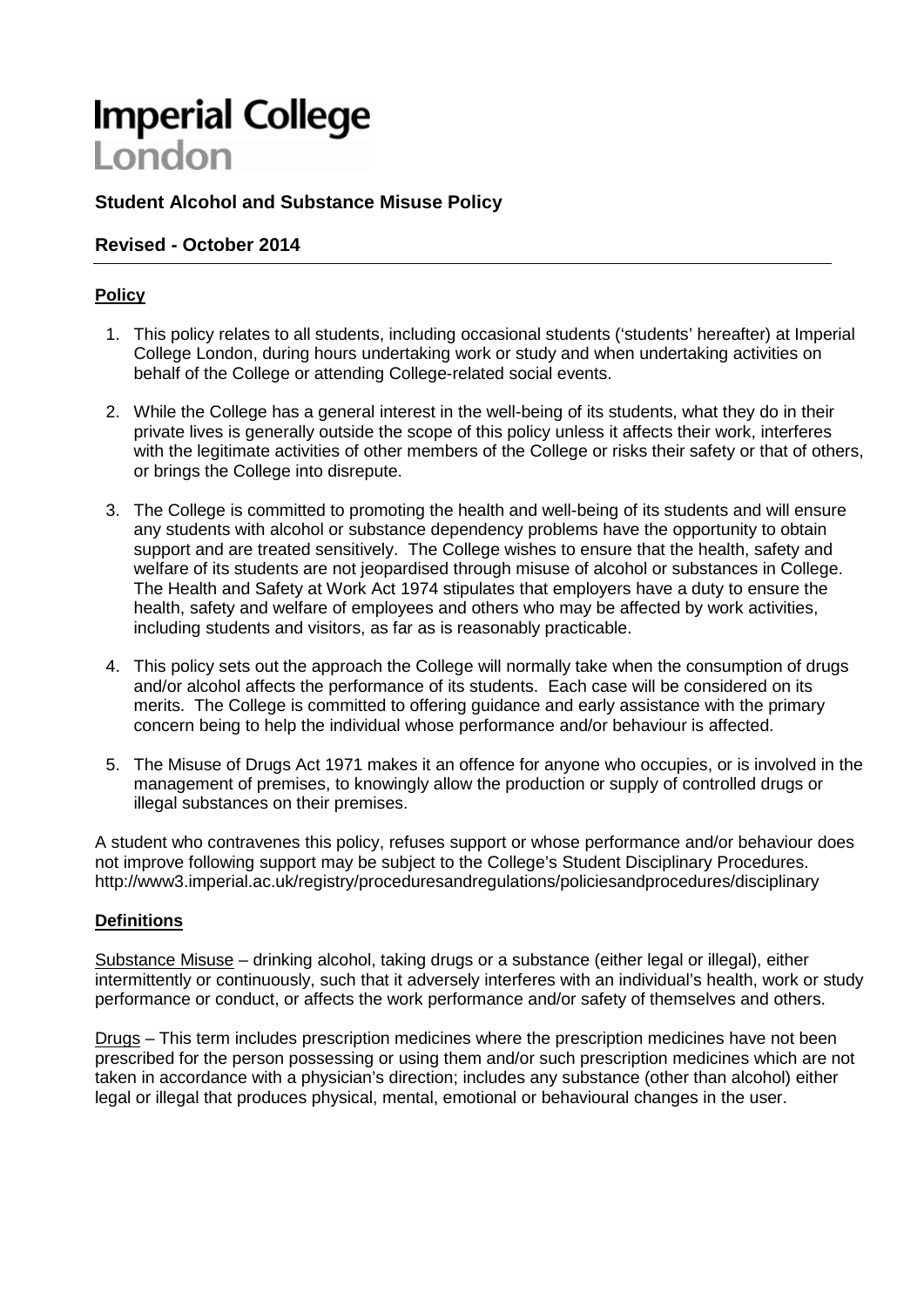Controlled Substance – includes all chemical substances or drugs listed in any controlled substances acts or regulations applicable under the law.

#### **Responsibilities**

#### **Students:**

- 6. Each student is responsible for ensuring their own behaviour and work or study performance remains appropriate whilst engaged in College activity (Paragraph 1) and is not affected by excessive alcohol consumption or substance misuse.
- 7. Students who suspect, or know, that they have an alcohol, or substance-related problem should seek professional help at an early stage to avoid the problem becoming worse. The "Support" section in Appendix 1 provides further information. They may also choose to confidentially refer themselves to the College Health Centre.
- 8. Students should familiarise themselves and comply with any College policy that prohibits consumption of alcohol during working hours. There are many roles and activities in College where any reduction of alertness or disturbance of critical faculties could compromise the health and safety of the person involved or others.
- 9. Students must not bring or use illegal substances on College premises under any circumstances.
- 10. Students should notify their Tutor/Senior Tutor (undergraduate), or Tutor/ Supervisor/ Postgraduate Tutor (postgraduate) if they are taking prescribed medication that could affect their ability to work or study safely.

#### **Head of Department/Course Organiser/Senior Tutor/Postgraduate Tutor**

#### http://www3.imperial.ac.uk/registry/abouttheregistry/departmentalcontacts

- 11. Ensure that students are aware of the policy and the support available to them.
- 12. Having considered the nature of activities undertaken within their jurisdiction, identify work/locations/ tasks with high accident risk and define and implement a 'dry roles' policy.
- 13. Where relevant, ensure systems for notification of third parties (for instance, an NHS Trust, a regulatory body or the police; please note this is not an exhaustive list) of their concerns relating to a student's alcohol or substance dependency issue, where they have reasonable grounds to think the person may pose a safety risk to others or if there is a legal requirement. In these cases the Head of Department/Senior Tutor/Postgraduate Tutor will normally notify the student before proceeding.

#### **Head of Department/Course Organiser/Personal Tutor/Supervisor/Hall Warden**

- 14. Ensure compliance with the Policy.
- 15. Communicate which roles have been designated as 'dry roles' to students.
- 16. Reinforce to students the requirement for appropriate behaviour at College related social events.
- 17. Refer students for assessment or help to the College Health Centre where required following the student's consent.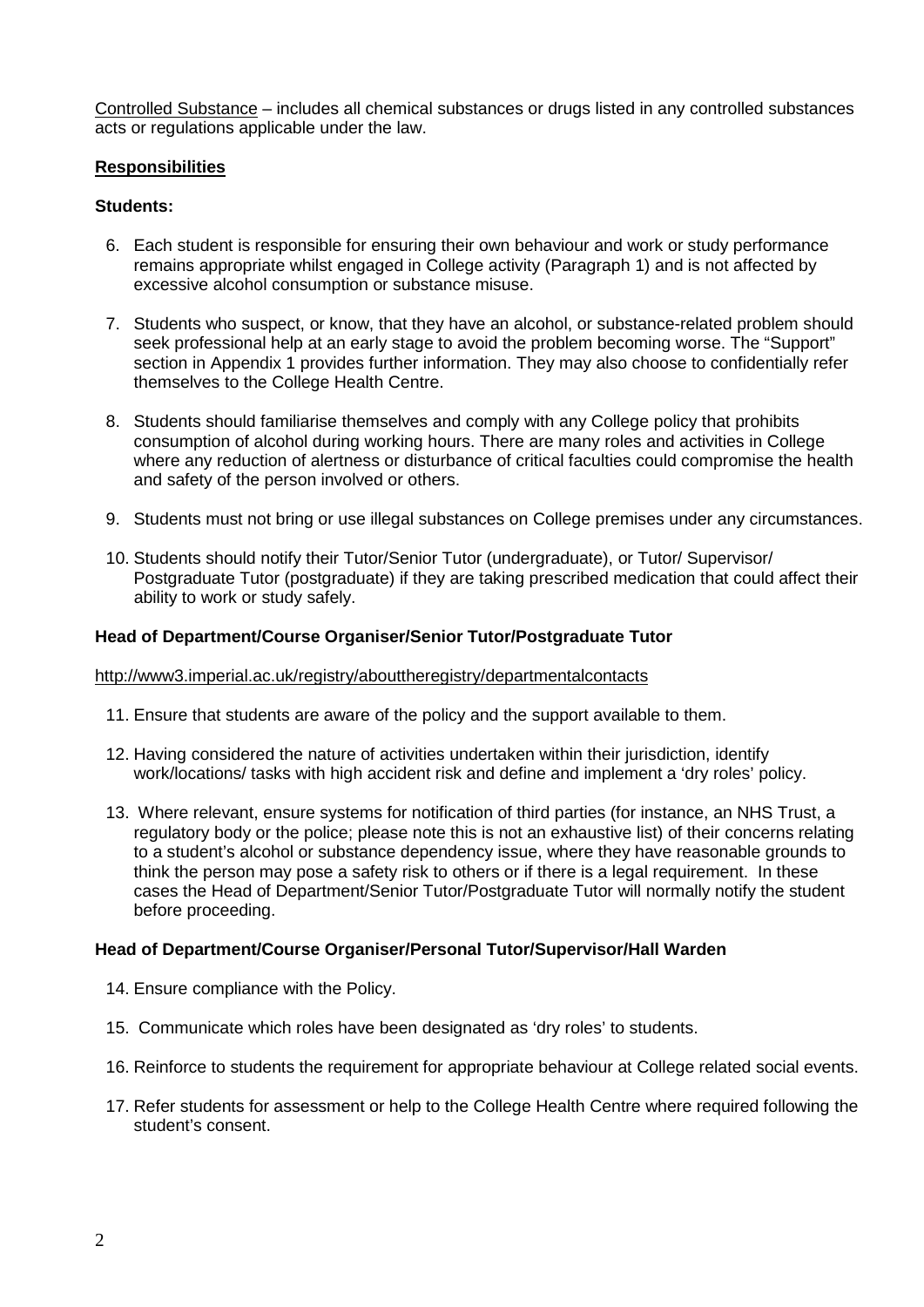18. Provide students with support and adjustment to facilitate recovery as far as reasonably practical following advice from the College Health Centre and the Registry.

#### **The College Health Service is responsible for:**

- 19. Assessing students who self refer or are referred by a member of College for a medical opinion.
- 19. Providing general advice to tutors/supervisors/wardens on the early recognition and management of individuals misusing alcohol or drugs.
- 21. Offer in-house treatment, monitoring and support to students and where appropriate arrange referral to specialist external agencies.
- 22. With the student's consent, liaise with relevant College personnel, on their progress, fitness to study and any disciplinary matters during and after treatment of an alcohol or substance misuse problem.

#### **The College Occupational Health Service is responsible for:**

- 23. Assist in the medical assessment of medical students where there is concern that the student may have an alcohol or substance misuse problem that may affect their fitness to practise.
- 24. Monitor progress and advise on compliance with treatment of a drug or and alcohol problem where compliance is a condition for return to or continuation on their course of study after an alcohol or substance misuse problem affecting their fitness to practise has been identified.
- 25. Where there is concern that a medical student's fitness to work with patients may by impaired because of alcohol or substance misuse, the student should be referred to the college Occupational Physician for assessment

#### **Where a student appears to be under the influence of alcohol or a substance**

- 26. The Tutor/Supervisor, another member of academic staff or Hall Warden should seek guidance, where practically possible, from the Senior Tutor/Postgraduate Tutor if they suspect a student is under the influence of alcohol or a substance. The student should be sent home for the day if not already in Hall. If there is uncertainty over a student's fitness to travel home unaccompanied then advice should be sought from the College Health Centre.
- 27. It is the responsibility of the Senior Tutor/Postgraduate Tutor to discuss with a student as soon as possible if their behaviour, performance or absence indicates a possible problem with alcohol or substance misuse.
- 28. Senior Tutor/Postgraduate tutor will normally, with the student's consent, make a decision to refer an individual directly to the College Health Centre when a student discloses an alcohol or substance abuse problem or when, after investigation, it is suspected that the student's abnormal behaviour or performance maybe due to alcohol or substance abuse.
- 29. Students should also be referred to the College Health Centre for assessment if, in other circumstances, they disclose a problem of alcohol or substance misuse or if the tutor/supervisor suspects that problems in work performance or attendance may be due to alcohol or substance abuse.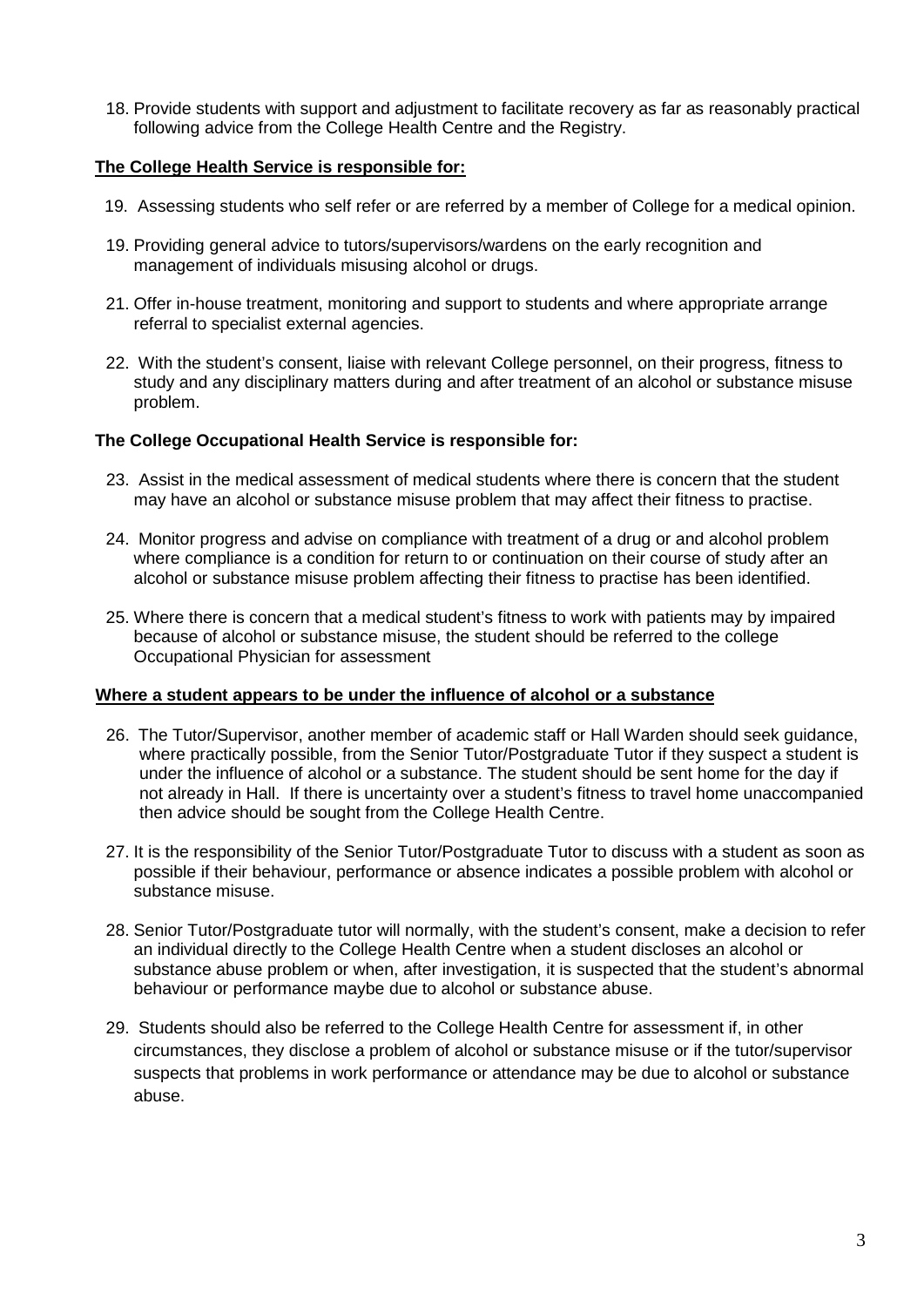- 30. Tutors/supervisors should additionally encourage, on an informal basis, students whom they believe may have an alcohol or substance misuse problem, but which is not affecting their work, to nonetheless seek help for this.
- 31. Where possible the College will take a supportive approach, however there may be situations where the circumstances are such that the situation may be dealt with under the provisions of Student Disciplinary Procedures immediately rather than under the Alcohol and Substance Misuse Policy. If the individual is not willing to comply with suggested treatment or if the alcohol and/or substance misuse continue, they will be subject to Disciplinary Procedures (as above [5]).

#### **The College and external organisations**

32. Where students work on projects with, or for, external organisations the College requires them to comply with that organisation's own policies relating to alcohol and substance misuse.

Revised: October 2014; approved by Senate 29 October 2014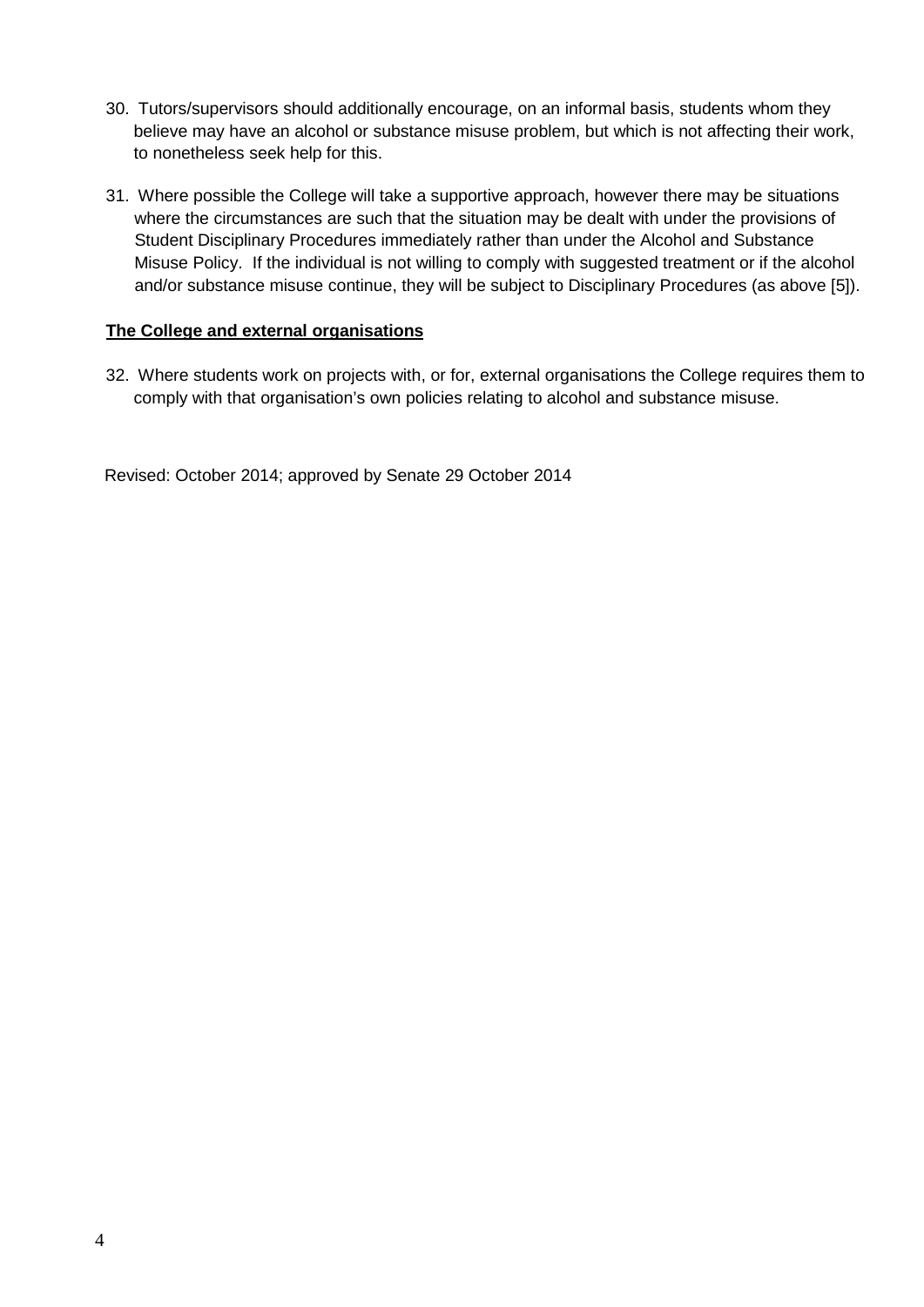# **Appendix 1 - Support**

There are a number of different sources of support for students, including the College Health Centre, which may also refer students on to other sources of treatment and support as well as their own GP if not registered with the College Health Centre. Senior Tutors/Postgraduate Tutors/College Tutors are also expected to manage such issues with discretion and sensitivity when approached by students.

<http://www.imperialcollegehealthcentre.co.uk/> http://www3.imperial.ac.uk/registry/abouttheregistry/departmentalcontacts <http://www3.imperial.ac.uk/students/collegetutors>

# **Specific Organisations**

# **Alcohol issues:**

# **Alcoholics Anonymous**

PO Box 1 Stonebow House Stonebow, York YO1 2NJ Tel. 020 7352 3001 [www.alcoholics-anonymous.org.uk](http://www.alcoholics-anonymous.org.uk/)

Support group/fellowship for those with problem drinking, who want to stop Provides lots of information on how to recognize you have a problem and what might help

# **Al-Anon**

61 Great Dover Street, London 32-36, SE1 4YF Tel. 020 7403 0888 www.al-anonuk.org.uk

Information and support for the family and friends of those with drinking problems

# **Substance misuse issues:**

**FRANK** Tel. 0800 77 66 00, Text 82111 [www.talktofrank.com](http://www.talktofrank.com/)

Information about drugs, their effects and their legal status – on-line, on the phone and by text

# **Narcotics Anonymous**

Tel. 0845 373 3366 [www.ukna.org](http://www.ukna.org/)

Information and support for those who may have a drug problem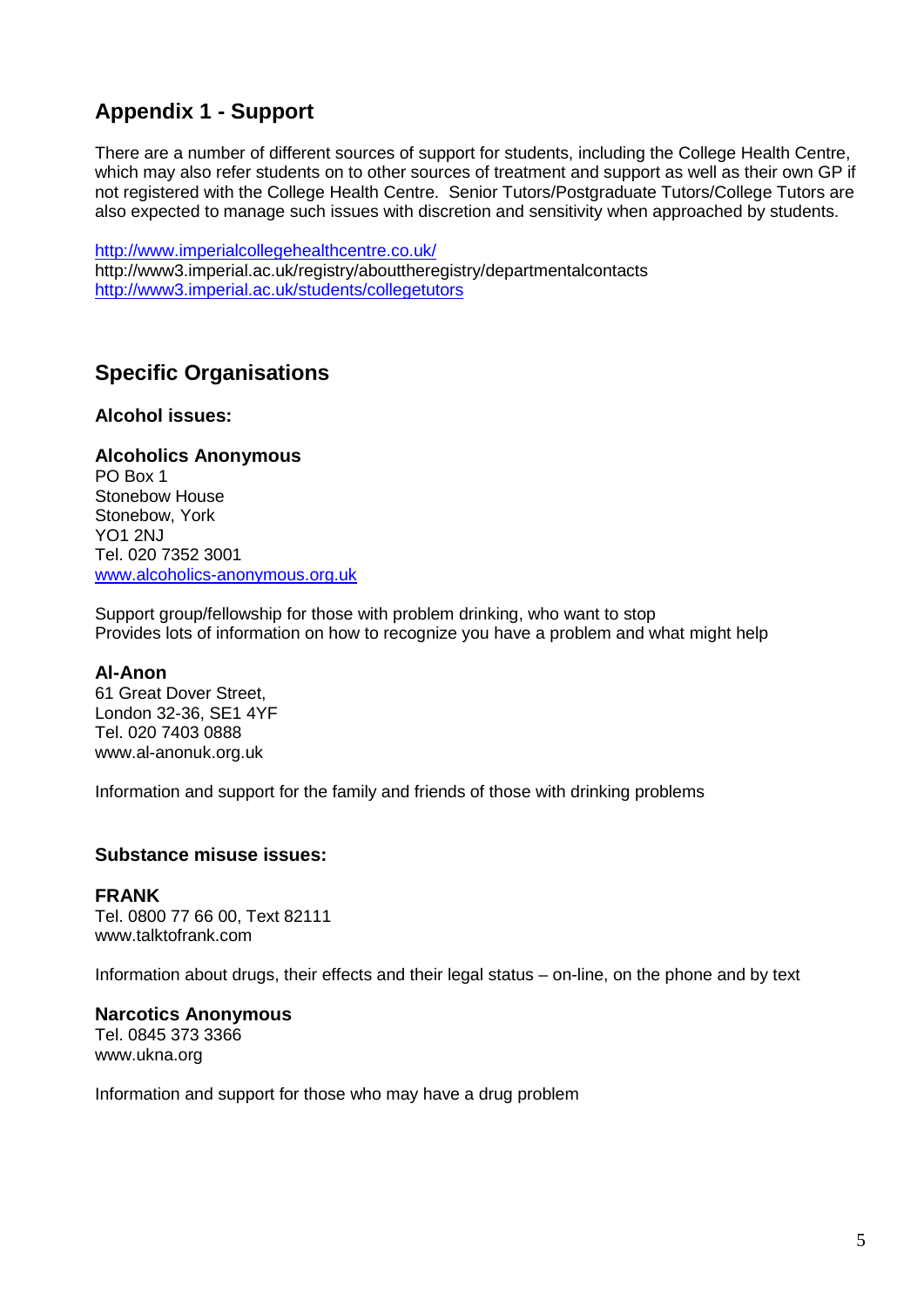# **Addiction:**

## **Community Assessment and Primary Services (CAPS) for Drugs and Alcohol**

Tel. 020 3315 5800 69 Warwick Road London SW5 9HB

Provides a range of special health care interventions for individuals and families who are affected by the misuse of drugs and alcohol and who live in Kensington, Chelsea and Westminster. Individuals may self refer or be referred by their GP.

**Adfam** Tel. 020 7553 7640 [www.adfam.org.uk](http://www.adfam.org.uk/)

Information and support for the family and friends of drug users and those with alcohol problems.

#### **General:**

#### **Nightline**

Tel. 020 7631 0101 listening@nightline.org.uk [6pm to 8am every night of term]

A confidential listening, support and practical information service run by student volunteers, for students in London. Nightline is open between 6pm and 8am every night of term and you can talk to them about anything.

#### **The Samaritans**

[www.samaritans.org](http://www.samaritans.org/)

Provide confidential emotional support 24/7 to those experiencing despair, distress or suicidal feelings, whatever the reason.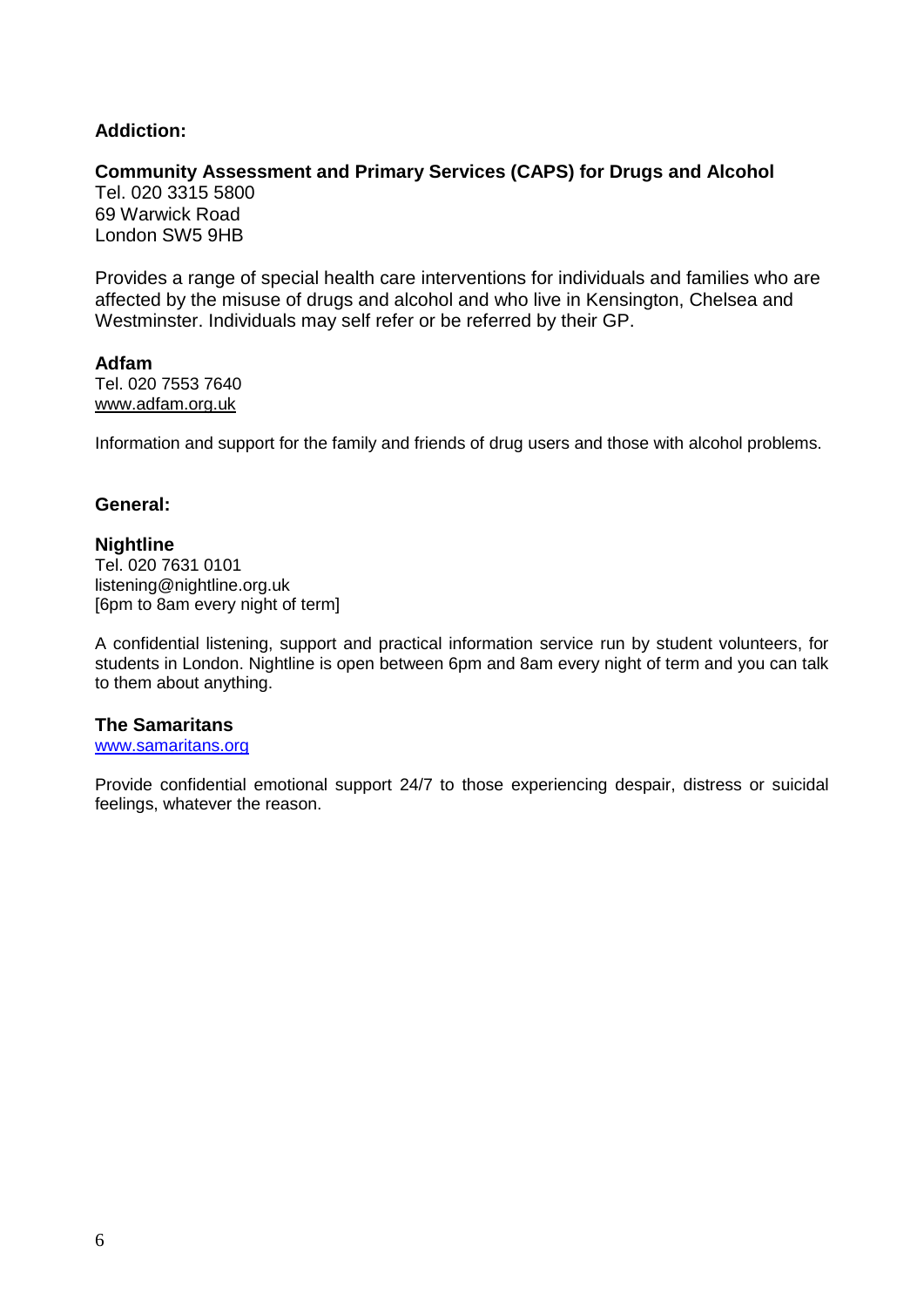# **Appendix 2 - Alcohol at College**

Within the range of College activities there are times where alcohol is available at student events. The College's position is that all events should be as inclusive as possible so that most people are able to attend them without embarrassment or difficulties. Great care should be taken in planning events to respect the views of anyone who does not drink or does not wish to drink alcohol. This is particularly pertinent when welcoming new students in their Fresher's term.

# **The Legal Position of Alcohol at College**

Several bars and catering outlets in the College have licenses to sell alcohol for consumption on the premises. They permit liquor to be sold to staff and students of the College and their bona fide guests.

In consequence, two actions are illegal:

(a) selling alcoholic drinks to people who are neither staff nor students of the College nor their bona fide guests;

(b) selling alcoholic drinks for consumption off the licensed premises (usually designated bar area)

Six other actions, amongst others, are illegal here and anywhere else:

(c) selling alcoholic drinks without a meal where the license is for drink accompanying meals;

(d) serving alcoholic drink to a customer who is already drunk in the opinion of the person serving;

(e) serving alcoholic drink to persons under the legal age limit of 18 years (with some exceptions relating to table meals);

(f) allowing a drunken person to be on the premises without good reason (e.g. illness);

(g) allowing gambling to take place, with minor exceptions;

(h) allowing arguments or unsociable behaviour to take place.

# **Licensing at College**

College licensees are required to attend a suitable training course. The licensed premises in the College are normally open at lunchtime and in the evening, with regular extensions during termtime for the Union bar until midnight on Wednesdays and 1.00 am on Saturdays (i.e. extended from Friday evening). It is College policy that sales of alcohol must not be promoted at lunchtime.

The prices in College bars are, in general, appreciably lower than those in the pubs closest to the College but can often be matched in other pubs not far away. This pricing policy, agreed by College Catering and the Union, is believed to be in the interests of students by encouraging those who drink to do so on the College premises rather than elsewhere.

# **Useful Information**

http://www.patient.co.uk/health/Recommended-Safe-Limits-of-Alcohol.htm